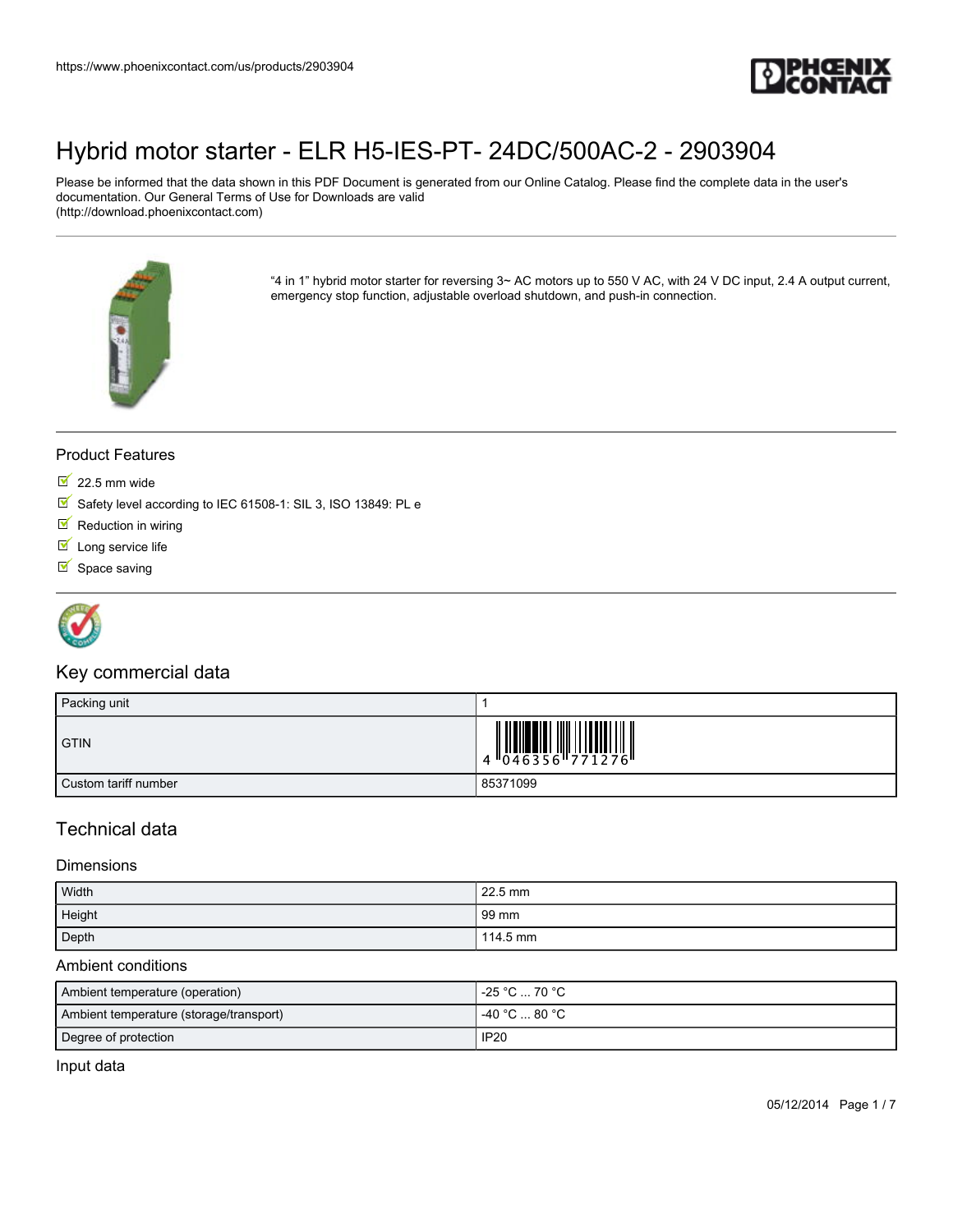

## Technical data

### Input data

| Input name                                     | Device supply                           |
|------------------------------------------------|-----------------------------------------|
| Rated control supply voltage U <sub>s</sub>    | 24 V DC (According to IEC 60947-1)      |
| Voltage range with reference to U <sub>s</sub> | 0.81.25                                 |
| Rated control supply current I <sub>s</sub>    | $\leq 40$ mA                            |
| Protective circuit                             | Protection against polarity reversal    |
|                                                | Surge protection                        |
| Operating voltage display                      | Green LED                               |
| Status display                                 | <b>Yellow LED</b>                       |
| Indication                                     | Red LED                                 |
| Input name                                     | Control input right/left                |
| Typical input current at U <sub>N</sub>        | $< 5 \text{ mA}$                        |
| Rated control supply current I <sub>s</sub>    | $\leq$ 40 mA (According to IEC 60947-1) |
| Rated actuating voltage U <sub>c</sub>         | 24 V DC                                 |
| Voltage range with reference to $U_c$          | 0.81.25                                 |
| Rated actuating current $I_c$                  | $\leq$ 5 mA                             |
| Switching level "safe off"                     | < 5 VDC                                 |
| Protective circuit                             | Protection against polarity reversal    |
| Typical response time                          | $<$ 35 ms                               |
| Typical turn-off time                          | $< 40$ ms                               |

### Output data

| Output name                       | AC output                                                     |
|-----------------------------------|---------------------------------------------------------------|
| Nominal output voltage            | 500 V AC                                                      |
| Nominal output voltage range      | 42 V AC  550 V AC                                             |
| Mains frequency                   | 50 Hz                                                         |
|                                   | 60 Hz                                                         |
| Load current                      | max. 2.4 A (see derating curve)                               |
| Rated operating current at AC-51  | 2.4A                                                          |
| Rated operating current at AC-53a | 2.4 A                                                         |
| Leakage current                   | 0 <sub>m</sub> A                                              |
| Residual voltage                  | < 0.3 V (at l <sub>e</sub> )                                  |
| Surge current                     | 100 A ( $t = 10$ ms)                                          |
| Type of protection                | Surge protection                                              |
| Output name                       | Acknowledge output                                            |
| Note                              | Confirmation 01: floating change-over contact, signal contact |
| Continuous load current           | $\leq 50$ mA                                                  |

Output data, signaling contact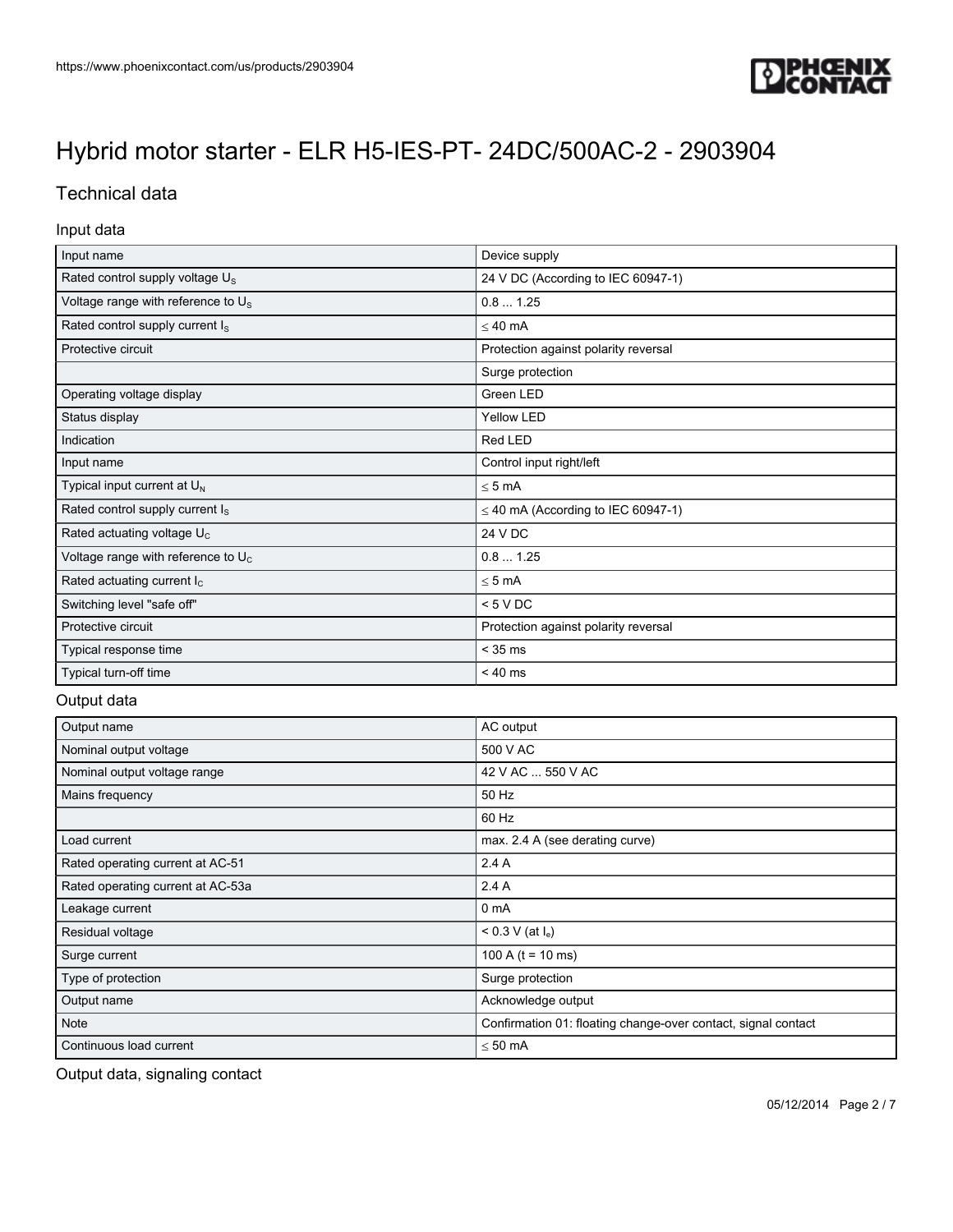

## Technical data

### Output data, signaling contact

| Measuring via                                 | Current transformer for line current on L1 and L3                 |
|-----------------------------------------------|-------------------------------------------------------------------|
| Connection data                               |                                                                   |
| Connection method                             | Push-in connection                                                |
| Conductor cross section solid min.            | $0.14 \, \text{mm}^2$                                             |
| Conductor cross section solid max.            | $2.5$ mm <sup>2</sup>                                             |
| Conductor cross section stranded min.         | $0.14 \, \text{mm}^2$                                             |
| Conductor cross section stranded max.         | $2.5$ mm <sup>2</sup>                                             |
| Conductor cross section AWG/kcmil min.        | 26                                                                |
| Conductor cross section AWG/kcmil max         | 14                                                                |
| General                                       |                                                                   |
| Test voltage input/output                     | 4 kV <sub>rms</sub>                                               |
| Mounting position                             | Vertical (horizontal DIN rail)                                    |
| Assembly instructions                         | Can be aligned with spacing = 20 mm                               |
| Operating mode                                | 100% operating factor                                             |
| Designation                                   | Standards/regulations                                             |
| Standards/regulations                         | <b>DIN EN 50178</b>                                               |
|                                               | IEC 60947-1                                                       |
|                                               | EN 60947-4-2                                                      |
|                                               | <b>IEC 61508</b>                                                  |
|                                               | ISO 13849                                                         |
| Designation                                   | Air and creepage distances between the power circuits             |
| Rated surge voltage                           | 6 kV                                                              |
| Insulation                                    | Safe isolation (EN 50178) for mains voltage $\leq$ 500 V AC       |
|                                               | Safe isolation (IEC 60947-1) for mains voltage $\leq$ 300 V AC    |
|                                               | Basic insulation (IEC 60947-1) for mains voltage of 300  500 V AC |
| Pollution degree                              | $\overline{2}$                                                    |
| Surge voltage category                        | Ш                                                                 |
| Safety Integrity Level according to IEC 61508 | SIL 3 (safe shutdown)                                             |
|                                               | SIL 2 (motor protection)                                          |
| Category acc. to EN ISO 13849                 | 3                                                                 |
| Performance level according to ISO 13849      | e                                                                 |

### **Classifications**

eCl@ss

| eCl@ss<br>$\sqrt{1}$<br>,,,<br>، رے ر<br>−.∪ | 27274400<br>11 UZ |
|----------------------------------------------|-------------------|
|----------------------------------------------|-------------------|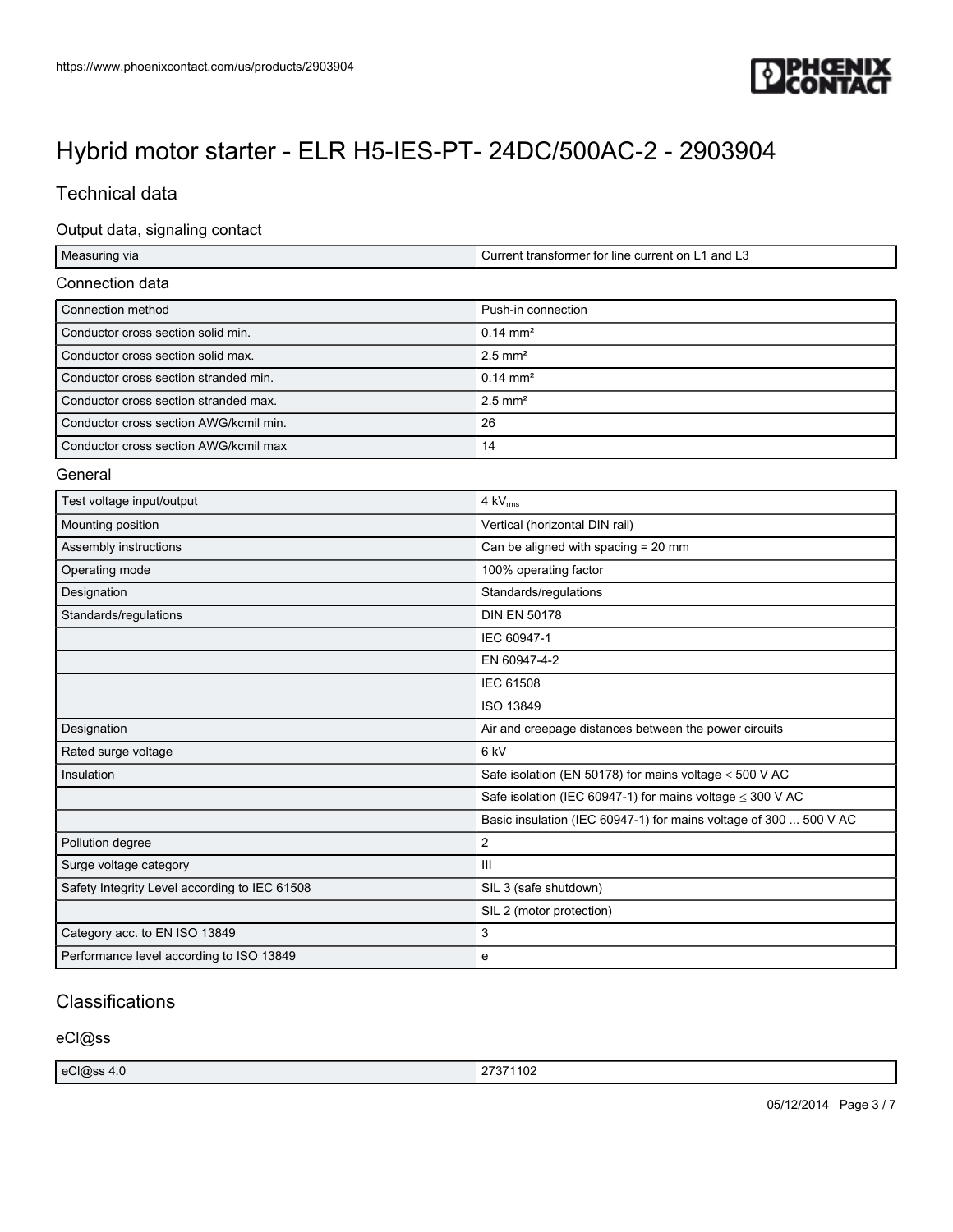

## **Classifications**

### eCl@ss

| eCl@ss 4.1 | 27371102 |
|------------|----------|
| eCl@ss 5.0 | 27371601 |
| eCl@ss 5.1 | 27371601 |
| eCl@ss 6.0 | 27371601 |
| eCl@ss 7.0 | 27371601 |
| eCl@ss 8.0 | 27371601 |

### ETIM

| <b>ETIM 3.0</b> | EC000066 |
|-----------------|----------|
| <b>ETIM 4.0</b> | EC000066 |
| <b>ETIM 5.0</b> | EC000066 |

### UNSPSC

| UNSPSC 6.01          | 30211915 |
|----------------------|----------|
| <b>UNSPSC 7.0901</b> | 39121514 |
| UNSPSC 11            | 39121514 |
| <b>UNSPSC 12.01</b>  | 39121514 |
| UNSPSC 13.2          | 39121514 |

### Approvals

### Approvals

Approvals

UL Listed / UL Listed / cUL Listed / cUL Listed / IECEE CB Scheme / IECEE CB Scheme / cULus Listed

Ex Approvals

ATEX

Approvals submitted

### Approval details

UL Listed<sup>(0</sup>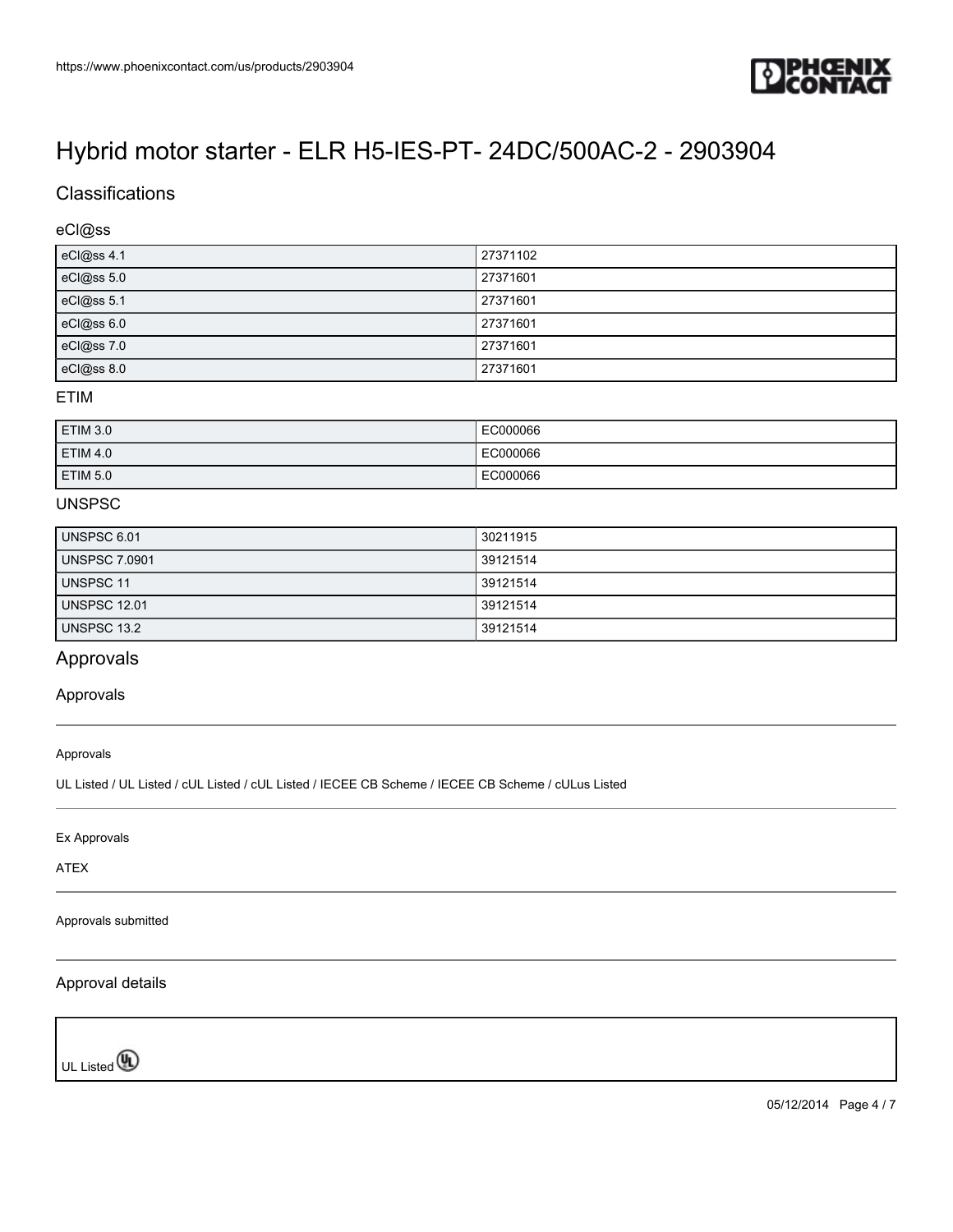

## Approvals

| $\bigcup_{\text{UL Listed}} \bigcirc \bigcirc$ |
|------------------------------------------------|
|                                                |
| CUL Listed <sup>®</sup>                        |
|                                                |
| cUL Listed <sup>e</sup> <sup>(1</sup>          |
|                                                |
| <b>IECEE CB Scheme</b>                         |
|                                                |
| <b>IECEE CB Scheme</b> CB                      |
|                                                |
| <b>CULus Listed<sup>e</sup></b>                |
| Drawings                                       |

05/12/2014 Page 5 / 7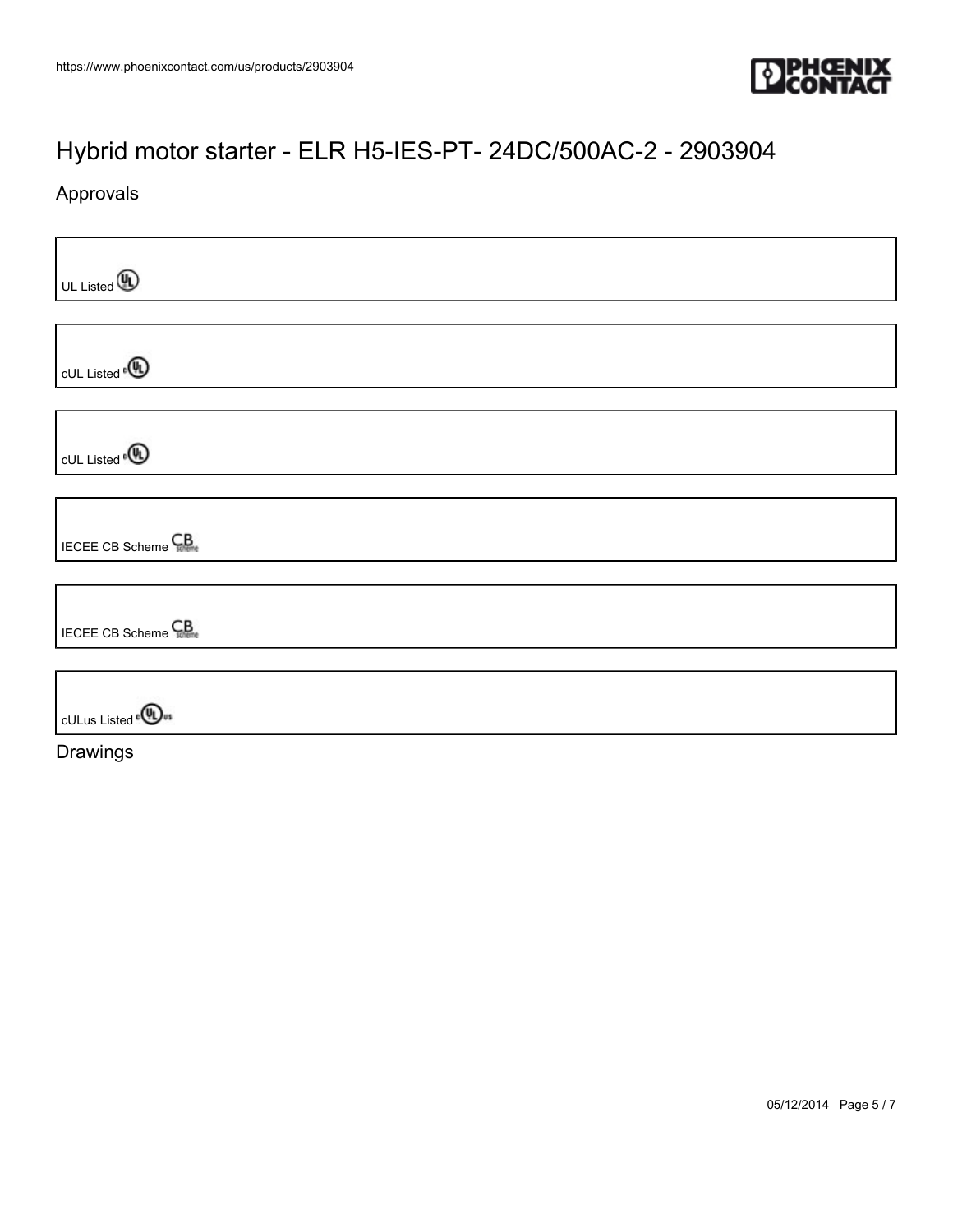



Derating curve

 $\begin{array}{|c|c|c|}\n\hline\n\text{Constant} & \text{Circular} & \text{Circular} & \text{Circular} & \text{Circular} \\
\hline\n\text{Bigram} & & & & & & & \\
\hline\n\text{Bigram} & & & & & & & \\
\hline\n\text{Bigram} & & & & & & & \\
\hline\n\text{Bigram} & & & & & & & \\
\hline\n\text{Bigram} & & & & & & & \\
\hline\n\text{Bigram} & & & & & & & \\
\hline\n\text{Bigram} & & & & & & & \\
\hline\n\text{Bigram} & & & & & & & \\
\hline\n\text{Bigram} & & & & & & & \\
\hline\n\text$ **M 3**~ **L3 M K K2 K3 F4 K4 PE F1 F2 F3 1** 2903904<br> **1** diagram<br> **1**  $\frac{1}{k}$ <br> **1**  $\frac{1}{k}$ <br> **1**  $\frac{1}{k}$ <br> **1**  $\frac{1}{k}$ <br> **1**  $\frac{1}{k}$ <br> **1**  $\frac{1}{k}$ <br> **1**  $\frac{1}{k}$ <br> **1**  $\frac{1}{k}$ <br> **1**  $\frac{1}{k}$ <br> **1**  $\frac{1}{k}$ <br> **1**  $\frac{k}{k}$ <br> **1**  $\frac{k}{k}$ <br> **1**  $\frac{k}{k}$ <br> **1** DAC-2 - 2903904<br>
Circuit diagram<br>
(K<sub>i</sub> University diagram<br>
(K<sub>i</sub> University diagram<br>
(K<sub>i</sub> University diagram<br>
(K<sub>i</sub> University diagram<br>
(Circuit diagram<br>
Circuit diagram<br>
Circuit diagram<br>
(N<sub>I</sub> U<sub>N</sub>)<br>
(N<sub>I</sub> U<sub>N</sub>)<br>
(K<sub>i</sub> AC-2 - 2903904<br>
Circuit diagram<br>  $\kappa$ ,<br>  $\kappa$ ,<br>  $\kappa$ ,<br>  $\kappa$ ,<br>  $\kappa$ ,<br>  $\kappa$ ,<br>  $\kappa$ ,<br>  $\kappa$ ,<br>  $\kappa$ ,<br>  $\kappa$ ,<br>  $\kappa$ ,<br>  $\kappa$ ,<br>  $\kappa$ ,<br>  $\kappa$ ,<br>  $\kappa$ ,<br>  $\kappa$ ,<br>  $\kappa$ ,<br>  $\kappa$ ,<br>  $\kappa$ ,<br>  $\kappa$ ,<br>  $\kappa$ ,<br>  $\kappa$ ,<br>  $\kappa$ ,<br>  $\kappa$ 

Circuit diagram

Conventional structure Main current path for reversing contactor according to category 3

K1 + K2 = Emergency stop contactor

K3 = Left contactor

K4 = Right contactor

F4 = Motor protection relay

**L1 L2**

![](_page_5_Figure_11.jpeg)

Circuit diagram

Circuit diagram

![](_page_5_Figure_13.jpeg)

Conventional structure

Structure with CONTACTRON